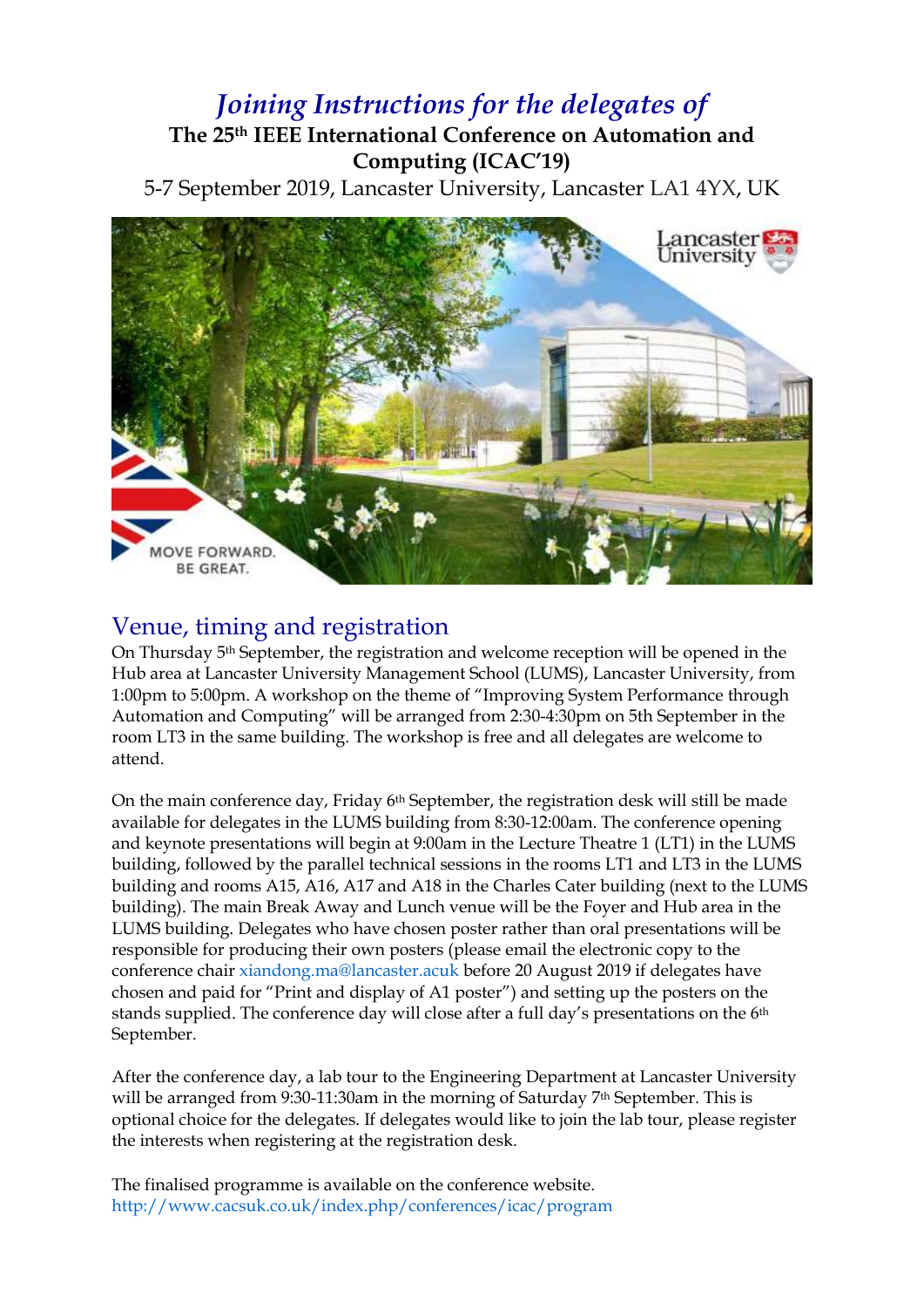### Campus maps

A detailed campus map can be found at: [https://www.lancaster.ac.uk/media/lancaster-university/content](https://www.lancaster.ac.uk/media/lancaster-university/content-assets/documents/maps/campus-map.pdf)[assets/documents/maps/campus-map.pdf](https://www.lancaster.ac.uk/media/lancaster-university/content-assets/documents/maps/campus-map.pdf) <https://www.lancaster.ac.uk/about-us/maps-and-travel/>

# Travel and Getting to Lancaster University

The Lancaster University campus is located three miles from the historic city of Lancaster. It is surrounded by beautiful countryside and is close to Lancashire's beaches and the Lake District National Park. Lancaster city has a 12th-century castle, a historic canal, and several museums. Manchester and Liverpool are an hour or two from Lancaster by train while London is about 3 hours away and Glasgow/Edinburgh is around 2 hours away by train. By rail

#### • From London airports

From Heathrow, take the [Heathrow Express](http://www.heathrowexpress.com/) to Paddington station in central London, and then the London Underground to Euston station. From Gatwick, take the [Gatwick](http://www.gatwickexpress.com/)  [Express](http://www.gatwickexpress.com/) to Victoria Station in central London and then the London Underground from to Euston Station. From Euston Station, trains depart every hour for Lancaster city from Monday to Friday (but less frequently on Saturdays and Sundays). For train times, please visit [National Rail Enquiries website.](http://www.nationalrail.co.uk/)

#### From Manchester Airport

An hourly rail link runs directly between Manchester Airport and Lancaster. Journey time is just over an hour, for train times, visit [National Rail Enquiries.](http://www.nationalrail.co.uk/)

#### • From Scotland

There are rail link running directly between Glasgow and Lancaster and between Edinburgh and Lancaster. For train times, visit [National Rail Enquiries.](http://www.nationalrail.co.uk/)

#### By car

Leave the M6 motorway at Junction 33 and take the A6 north towards Lancaster. If using an online route planner or satnav, please note that the University postcode is LA1 4YW or LA1 4YX.

#### Travelling to campus

#### At Lancaster train station

The **4** and **4X** bus services operate between Lancaster Railway Station (Platform 3 exit) and Lancaster University every 30 minutes Monday to Saturday daytimes. The journey time to university campus is around 20 minutes. Taxi booking phone number is +44 (0) 1524848848.

#### • In the Lancaster City

The bus station is situated on Damside Street in the city centre and most services also stop at Common Garden Street. Service **1/1A** provides a direct connection to the University every 10 minutes, Services **100, 4, 4X, 40, 41** and **42** also serve the University giving a total of 14 buses per hour from Monday to Saturday until 7pm. A less frequent service then runs daily until around midnight.

More details on directions to Lancaster University campus can be found at: <https://www.lancaster.ac.uk/about-us/maps-and-travel>

### Car parking

Pay and display car parking for visitors is available on campus 24/7 and is free after 6pm and at weekends. More information about parking can be found at **[parking on campus](https://www.lancaster.ac.uk/sustainability/travel/parking/)**. For the delegates of ICAC'19 conference, **free car parking will be provided during the conference days**. Please contact directly Dr Ma [\(xiandong.ma@lancaster.acuk\)](mailto:xiandong.ma@lancaster.acuk) in advance for the parking permit tickets.